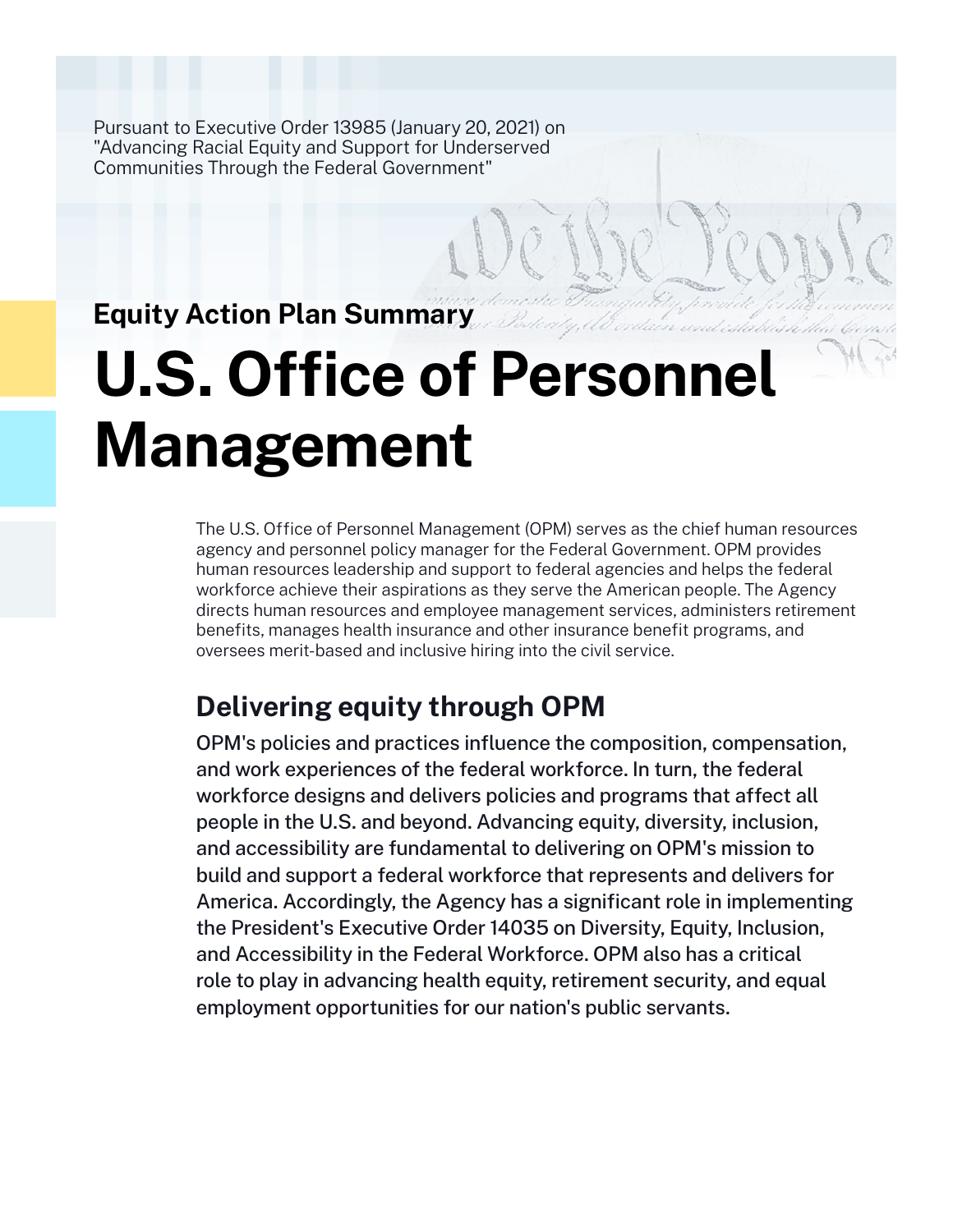## **New strategies to advance equity**

## **Invest in data to identify and address barriers in federal hiring**

The federal hiring process has many steps; data trends indicate a dropoff in representation for some underserved communities as the federal hiring process progresses. Applicant demographic data is voluntarily collected but historically has not been easily available to, and usable by, human resource offices to identify root causes for drop-off patterns and interventions to address them. In response to this barrier, OPM will expand federal agency access to post-audit (retroactive) candidate demographic data, providing agencies with an easily accessible, comprehensive dataset that will enable a more detailed analysis of barriers in the hiring process. OPM will also help agencies build the knowledge and skills to analyze and use this data to address barriers to underserved communities more effectively.

## **Empower federal workforce to make better health benefit choices and advance health equity**

OPM administers the Federal Employees Health Benefits (FEHB) insurance program. The ease of choosing a health plan is dependent on the quality of the available tools for presenting complex information to enrollees with varying levels of understanding and varying needs. Underserved communities have conveyed that current tools do not clearly present key aspects of health plan choices, such as the cost and quality of benefits offered. This contributes to a lack of understanding of health choices, furthering inequitable outcomes. To address this barrier, OPM will support efforts by eligible Federal government employees; annuitants; employees of entitled and enrolled Tribes, tribal organizations, and urban Indian organizations; and their eligible family members in selecting the health benefits that best fit their needs by introducing selection tools that are informative and sensitive to their diverse needs.

#### **Advance retirement security**

OPM is responsible for working with agency benefits officers across government to develop and implement a retirement financial education strategy. Resources for early and midcareer financial planning are often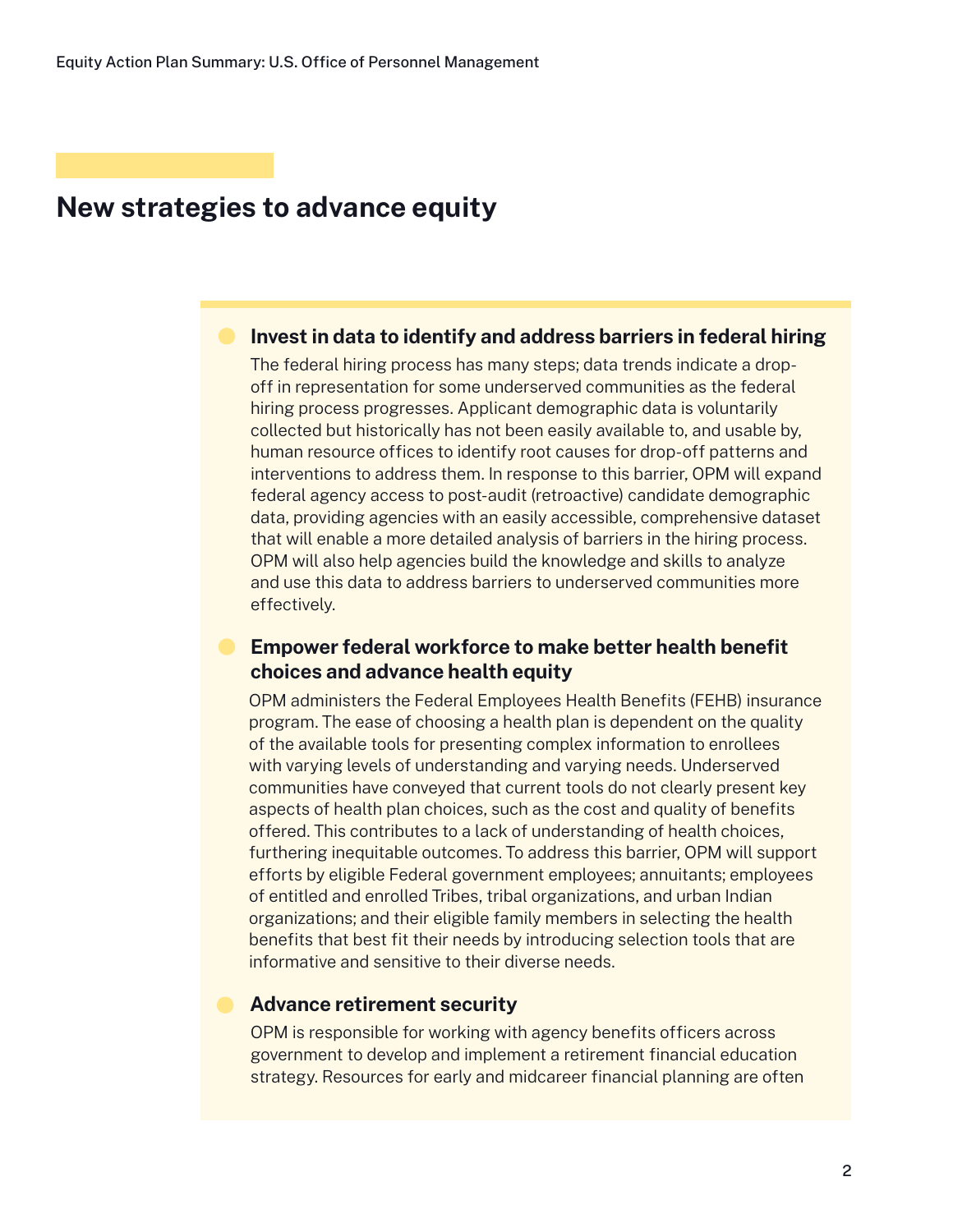New strategies to advance equity

limited or nonexistent. These gaps in financial education programs create barriers to equity because wealth accumulation is a career-long effort, and key decisions made early in a federal career compound over a lifetime. Financial education and wealth accumulation are especially important areas of focus among underserved communities. To address this barrier, OPM will examine how key decisions in early and midcareer can improve the trajectory of wealth building and will work with benefits officers across government to examine existing agency financial education plans and specific government financial education programs. OPM will also provide tools to train benefits officers in financial education best practices. Finally, OPM will identify effective financial education programs currently in use at some agencies and make them more widely available across the federal government.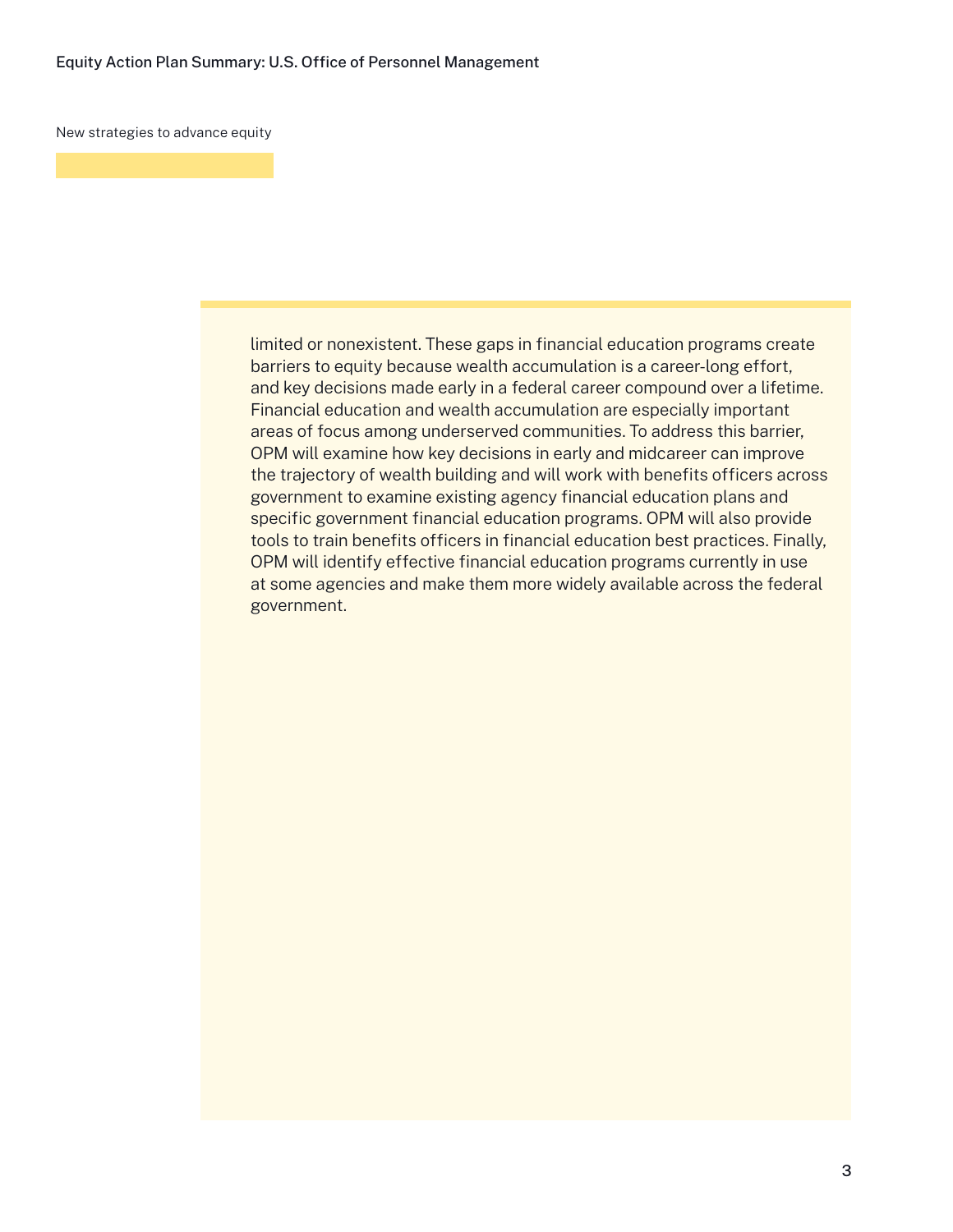## **Building on OPM's progress**

**This equity action plan builds on OPM's progress delivering on equity and racial justice in the first year of the Biden-Harris Administration.**

## **Establishing OPM's Office of Diversity, Equity, Inclusion, and Accessibility**

 In October 2021, the Director established the Office of Diversity, Equity, Inclusion, and Accessibility (ODEIA) within OPM and aligned it to report directly to the Office of the Director. ODEIA is charged with leading strategic DEIA government-wide priorities, working collaboratively with stakeholders, and providing tools to help federal agencies advance DEIA – including advising the Director on the President's Executive Order on Diversity, Equity, Inclusion, and Accessibility in the Federal Workforce.

### **Conducting focus groups with underserved communities**

OPM convened and conducted focus group discussions with employee groups in July 2021 to hear directly from members of underserved communities and better understand if, and to what extent, they faced barriers in accessing federal employee benefits. The focus groups were hosted by video conference and lasted two hours, with one hour focused on FEHB plan selection and one hour focused on retirement readiness. The four focus group discussions included 61 federal employees and were comprised of benefits officers, employees who identify as LGBTQ+, employees who identify as a person of color, and employees who identify as persons with disabilities.

## **Expanding pathways to federal employment**

OPM finalized a series of policies that deepen OPM's commitment to making federal service a pathway to the middle class, expanding the access to good jobs to Americans from all walks of life. In September 2021, OPM expanded opportunities for military spouses to serve in federal jobs by finalizing an expansion of the Military Spouse Non-Competitive Appointment Authority. OPM also finalized two policies that expand